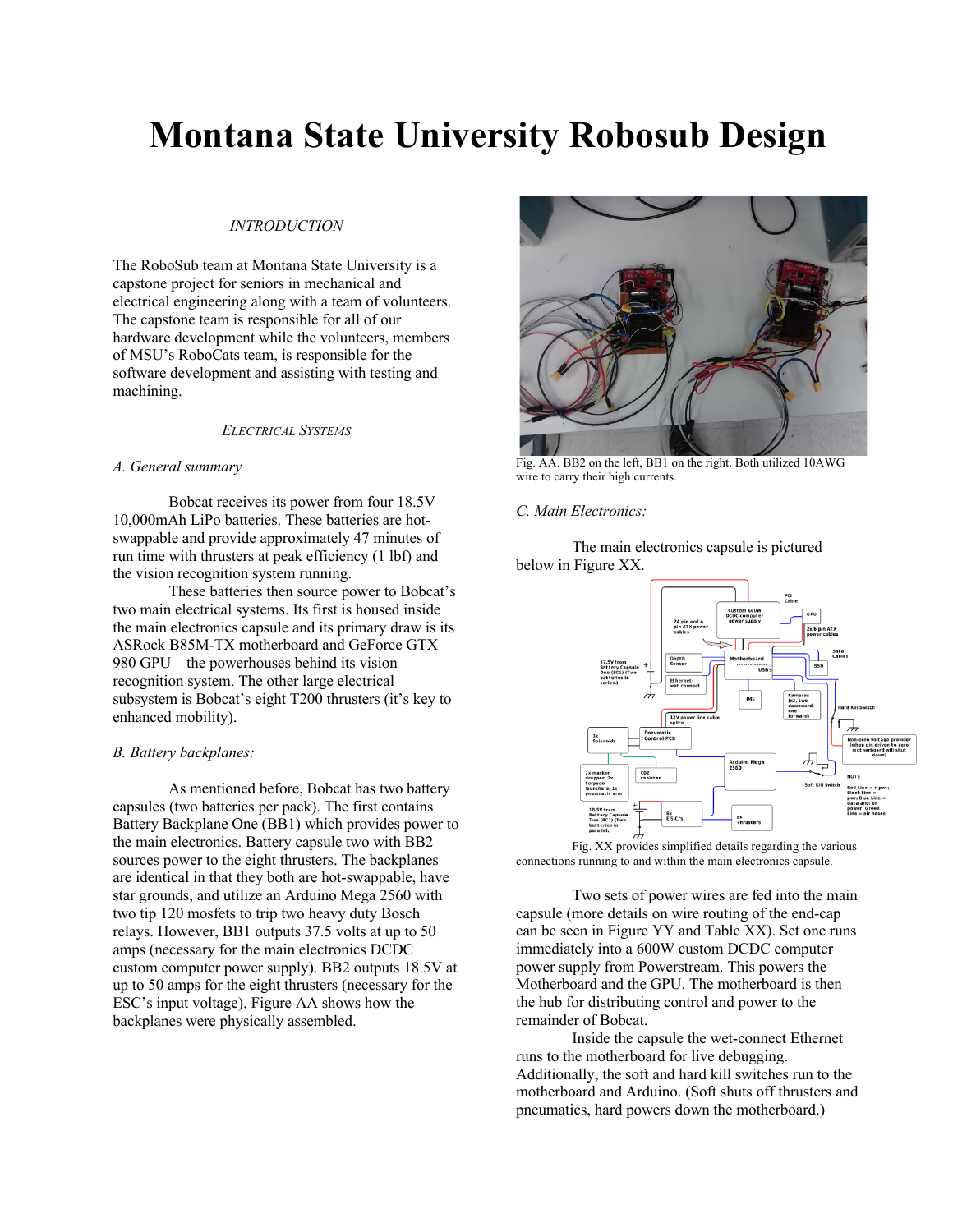Bobcat's eyes are two Microsoft Life-cam Cinema cameras (one downward and one forward facing). An SSD stores data from the cameras such that Bobcat can "remember" items and successfully identify them, e.g. odd round object with pink on top equals "a donut". Also, this system replaced our hydrophone system for locating pingers due to its advanced recognition abilities.

Additionally, an IMU and depth sensor allow Bobcat to determine its location and speed in space.

Lastly, the control of the pneumatics and thrusters were dictated by an Arduino Mega 2560. Control wires from the Arduino are run to a pneumatic control PCB. This then transmits commands via wires routed via through-connects on Bobcat's end-cap to the pneumatics case where the solenoids are housed. The thrusters are controlled with the Arduino and receive power from BB2's wire-harness. (This harness consists of an 18 pin ATX connector with BB2's four connection wires on one side and the eight pairs of +/ power wires for the ESC's on the other.

# *D. Thrusters:*

T200 thrusters were chosen for their proven power and reliability. Eight thrusters were used over the previous six for greater maneuverability and less ESC strain on the robot. Also, these ESC's (Afrojack 30A Race Spec Mini ESCs w/BEC) were upgraded to handle more current than the previous Afrojack's and the built in Blue-Robotics Thruster ESC's. These older ESCs had a tendency to burn out. With the newer Afrojack's, they guard against burnout by being beefy enough (30A) to handle a greater current than the max draw of the T200's (rated up to 25A). The only downside of these newer ESC's was the required additional purchase of a USB programmer to successfully flash them with Blue robotics forward/ reverse firmware. However, once flashed they performed successfully!

## *E. Pneumatics:*

.

Pneumatic solenoids are responsible for the torpedo launchers, marker droppers, and pneumatic arm. The solenoids are housed within the pneumatics case in the center bottom of Bobcat. Air hoses and power wires are run from this container. (The C02 canister is mounted outside of the Pneumatic case for ease of access.)

The control PCB is housed inside the main electronics capsule and utilizes a series of Tip 120 transistors to trigger the solenoids. (The solenoids positive line is provided from the DCDC computer power supply.) For an illustration of this, please see Figure WW.



Fig. WW. Above contains the wiring diagram and necessary parts to build the pneumatics control PCB.

## *F. Outer electronics and wiring routings:*

Shown below in Figure YY is the routing diagram for Bobcat's end-cap. All connections shown (barring CD, CF, D, K1, K2, and EN) are made with 6mm through-connects. CF and CD are clear halfspheres that allow the cameras (housed inside) to see out into the water. K1 and K2 are water proof switches. D is the depth sensor and EN is the wet connect for the Ethernet.



Fig. YY. Visual companion to Table XX.

Table XX. Below are the descriptions of the end-cap connections and their respective locations. (Battery capsule = BC)

| Route name                                   | Abbr.          | Route<br>name    | Abbr.      |
|----------------------------------------------|----------------|------------------|------------|
| Neg./ Black wire<br>from BC1                 | B <sub>3</sub> | ESC <sub>8</sub> | E8         |
| Neg./ Black wire<br>from BC <sub>2</sub>     | B <sub>2</sub> | ESC <sub>7</sub> | E7         |
| Neg./ Black wire<br>from BC <sub>2</sub>     | B1             | ESC <sub>6</sub> | E6         |
| Positive/ White wire<br>from BC1             | W3             | ESC <sub>5</sub> | E5         |
| Positive/ White wire<br>from BC <sub>2</sub> | W2             | ESC <sub>4</sub> | <b>F.4</b> |
| Positive/ White wire<br>from BC <sub>2</sub> | W1             | ESC <sub>3</sub> | E3         |
| Pneumatics control<br>wires                  | P              | ESC <sub>2</sub> | E2         |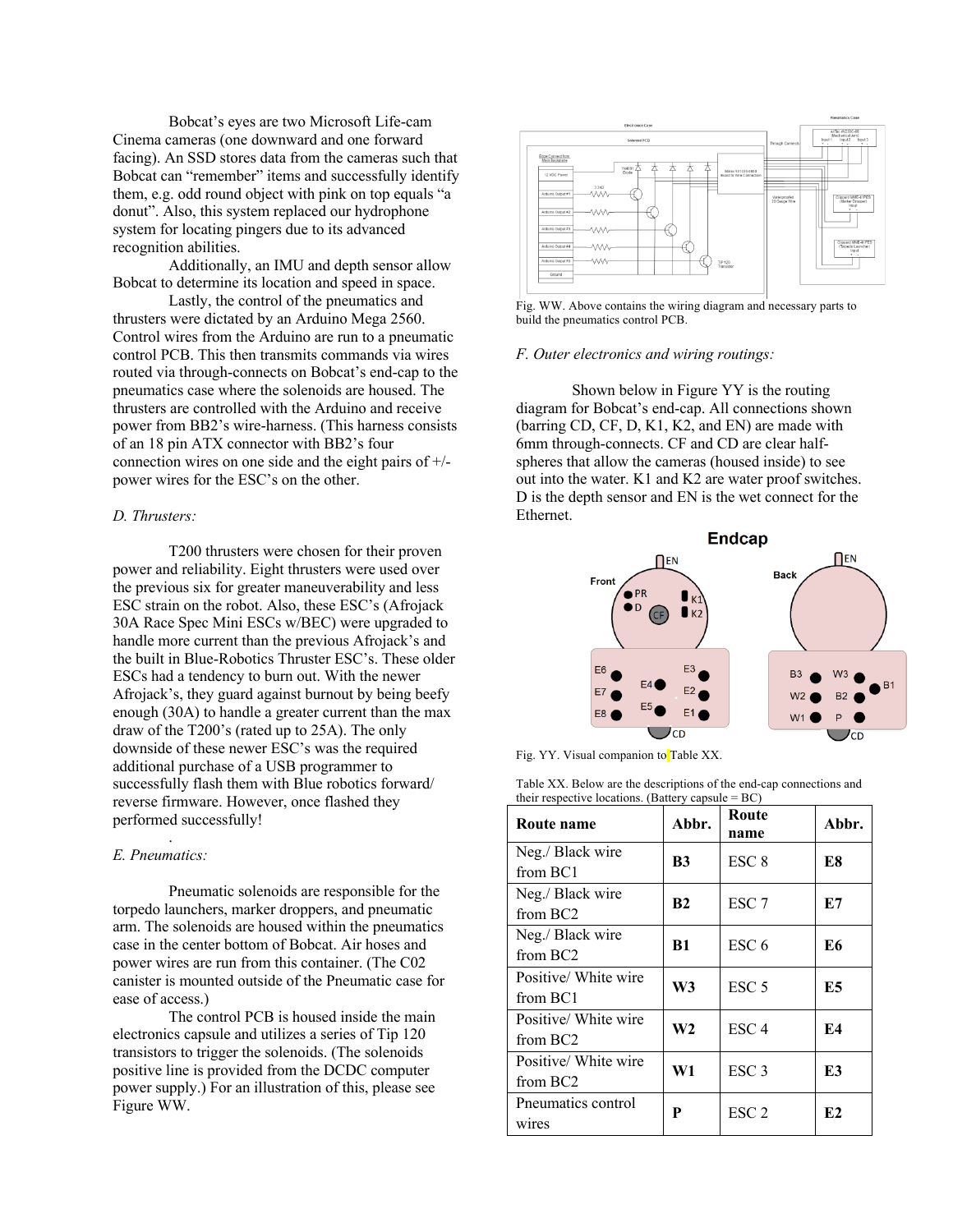| Pressure release valve | <b>PR</b> | ESC <sub>1</sub> | E1 |
|------------------------|-----------|------------------|----|
| Depth sensor           |           | Ethernet         | EN |
| Camera front           | CF        | Kill switch      | K1 |
|                        |           | soft             |    |
| Camera down            | CD        | Kill switch      | K2 |
|                        |           | hard             |    |

## *Mechanical*

## A. *Frame*

This year we had a full overhaul in our mechanical design compared to previous iterations of this MSU capstone. The full redesign was by recommendation of the team's primary sponsor, NAVSEA. This year, primary capsule slides off of the main electronics rack for ease of access to the sub's main electronics. Because of this change we no longer have to unplug and re-plug all of our interior electronics which, in previous years, put strain on our wiring and may have even contributed to the damaging of our Ethernet coil pairs. In addition, last year we sealed the open end of our capsule with a single rubber gasket. This year we introduced a double O-ring seal and 3D printed latches.

Our frame is aluminum cut with 10 inch cross sections and holes drilled nearly every two inches in each cross section for modularity. This way we can attach our thrusters around our center of balance yet still make changes based on power differences and design changes. In addition, we can move our torpedoes around with our 3D printed brackets. On the fore of our sub, we have included an aluminum cross bar for our hand. The aft section of our frame also unlatches and open up for easy access to our two battery packs.

Our battery packs feature a 3D printed rack internally to hold our Arduino and two batteries (per pack).

Both the battery packs and the main capsule's bulkhead also include blue robotics through connects, a new addition to our team's sub this year in which we exclusively used Seacon wet connects. This year we still use one 8-pin wet connect for our Ethernet connection.

## *B. Pneumatics*

On the belly of the submarine we have our pneumatics with a water tight gasket seal. Our pneumatics system is used to power our torpedoes, marker droppers, arm, and hand.

## *C. Mechanical Arm*

As previous years' submarines did not incorporate a mechanical arm, this year's team included one that was constructed by another senior capstone team at Montana State University. For sake of simplicity and reliability, it was designed with a single degree of freedom movement. This allowed the arm to retrieve and release objects below the submarine with confidence.

Utilizing simple geometry, anodized 6061-aluminum, and stainless steel hardware, the arm has a jaw gap of 7.5 inches (adjustable) and can lift up to a 35-pound load, out of the water. The muscle in the system is a pneumatic linear actuator which runs on 100 psi of pressure, regulated and controlled by the pneumatics capsule.

This system was designed under the principle of simplicity, whether it be manufacturing or controlling the arm. As the arm can fail in hardware or in control systems, it was critical to maintain a straightforward, reliable design with as few moving parts as possible. In addition, there was sparse real estate on the sub. This forced the height of the arm to be very sleek, but a wide jaw gap was important to successful retrievals. As a result, the arm was built to be modular, allowing the overall length to be widened or shortened and optimizing maximum jaw gap.

Objects under the sub are first identified by the bottom facing camera. Once it observes the object and begins to track it, the sub aligns itself above the object. As it then descends upon the object and reaches a specified height above the object, air is released from the actuator, allowing the arm to open. Last, the sub descends into the range of the object and repressurizes the actuator to close the jaws upon it. As a failsafe, the camera continues to track the object, ensuring it does not move with respect to the sub as it is transported to its destination.

## *SOFTWARE DESIGN*

The sub's mission planning module uses a hierarchical priority queue to perform tasks in the order in which they become available. This way less important tasks are not prevented from executing if a higher priority task is unavailable, such as when the location of a near target is not known, but the location of a far target is.

Modeling the state of the sub is performed via an extended Kalman filter fusing data from the IMU, the depth sensor, and the downward stereo cameras. Tracking the location of the competition objects relative to the sub is performed via a ROS package that performs probabilistic modeling with sensor fusion called hector object tracker [1].